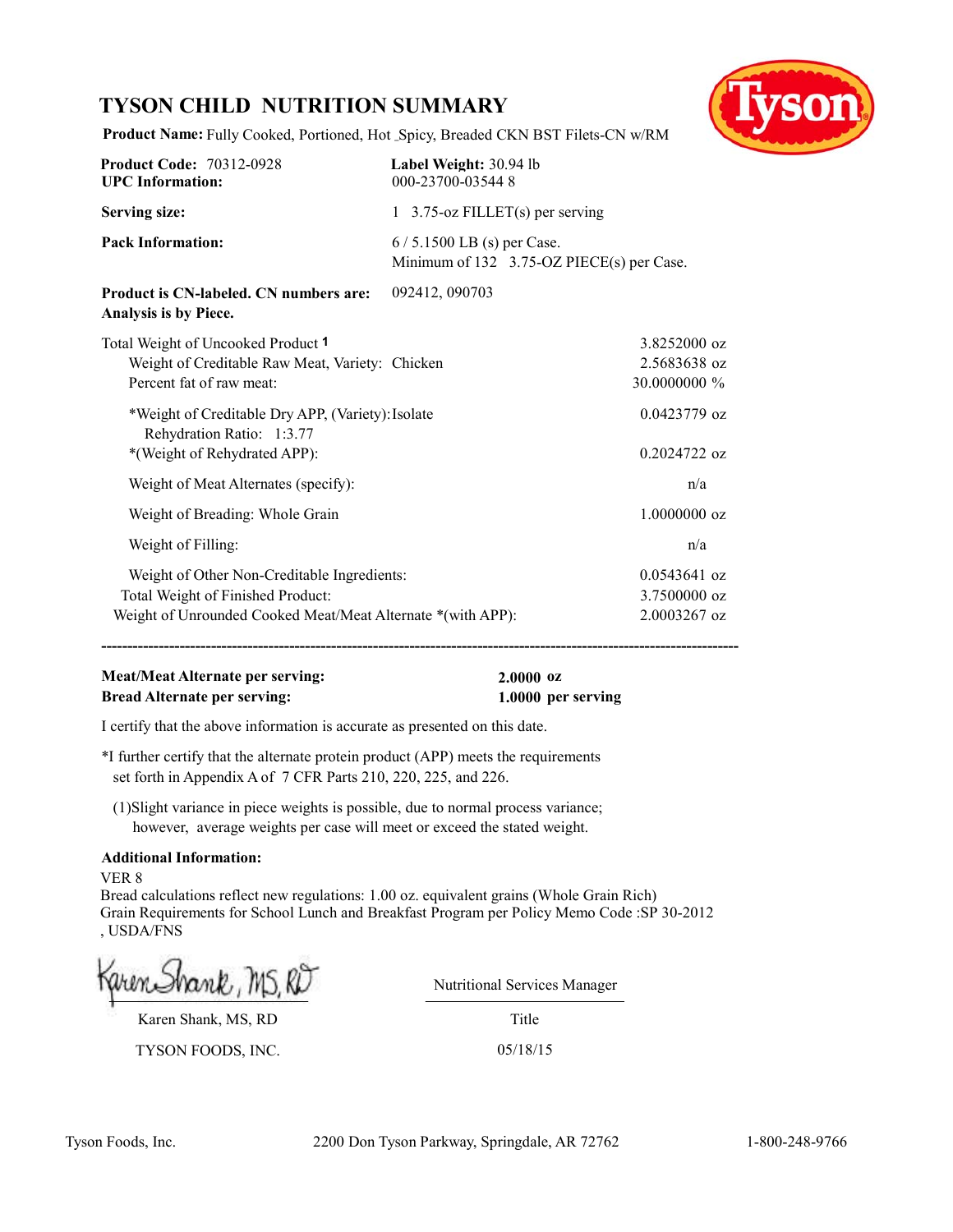# **Product Information**





#### **Whole Grain Breaded Hot 'N Spicy Made with Whole Muscle Filet, 3.75 oz.**

Product Code: 70312-928 UPC Code: 00023700035448

- Available for commodity reprocessing USDA 100103
- $-$  Made with whole muscle white meat for the same premium bite and texture of whole muscle but without the price
- Consistent piece sizes to meet CN portioning with an authentic made-from-scratch appearance
- Great Hot 'N' Spicy breading profile that is Kid Tested, Kid Approved™

#### **PREPARATION**

PREPARATION: Appliances vary, adjust accordingly. Convection Oven Preheat oven to 350°F. Place frozen filets on a parchment lined baking sheet. Heat for 14 to 17 minutes. Conventional Oven Preheat oven to 400°F. Place frozen filets on a parchment lined baking sheet. Heat for 16 to 19 minutes.

#### **PIECE COUNT**

Minimum of 132 3.75OZ PIECE(s) per Case Minimum of 132 Servings per Case. [Minimum bag count is 22 pieces.]

#### **MASTER CASE**

| Gross<br>Weight      | 39.3709 LB | Width:  | 15.625 IN |
|----------------------|------------|---------|-----------|
| <b>Net</b><br>Weight | $30.94$ IB | Length: | 23.5 IN   |
| Cube:                | 1.78 FT    | Height: | 8.375 IN  |

#### **PALLET CONFIGURATION**

| <b>COLLEGE</b> |  |
|----------------|--|

#### **STORAGE**

| Shelf Life:     | $365$ days |
|-----------------|------------|
| Storage Temp:   | 0 F        |
| Storage Method: | Frozen     |

Nutrition Facts

Serving Size: 1 PIECE (105g) Servings Per Container: About 132

®0.

| Amount Per Serving<br>Calories 230                                                                                                        | Calories from Fat 90 |
|-------------------------------------------------------------------------------------------------------------------------------------------|----------------------|
|                                                                                                                                           | % Daily Value*       |
| Total Fat 10g                                                                                                                             | 15%                  |
| Saturated Fat 2g<br>Trans Fat 0g                                                                                                          | 10%                  |
| Polyunsaturated Fat 4g<br>Monounsaturated Fat 3g                                                                                          |                      |
| Cholesterol 50mg                                                                                                                          | 17%                  |
| Sodium 480mg                                                                                                                              | 20%                  |
| Total Carbohydrate 15g                                                                                                                    | 5%                   |
| Dietary Fiber 1g<br>Sugars 1g                                                                                                             | 4%                   |
| Protein 21g                                                                                                                               | 42%                  |
| Vitamin A 2%                                                                                                                              | Vitamin C 0%         |
| Calcium 2%                                                                                                                                | Iron 8%              |
| * Percent daily values are based on a 2,000 calorie<br>diet. Your daily values may be higher or lower<br>depending on your calorie needs. |                      |

#### **CN Label:** Yes

**CN Label Numbers:** 092412, 090703

**CN Statement:** One 3.75 oz. fully cooked portioned hot & spicy breaded chicken breast filet with rib meat provides 2.00 oz. equivalent meat/meat alternate and 1.00 oz. equivalent grains for Child Nutrition Meal Pattern Requirements.

To obtain a signed copy of the CN statement for this item, please contact the Tyson Food Service Concierge via e-mail or call 1 -800 - 248 -9766.

#### **INGREDIENTS**

Portioned chicken breasts with rib meat, water, isolated soy protein, seasoning [brown sugar, salt, onion powder, chicken stock, canola oil, yeast extract, carrot powder, vegetable stock (carrot, onion, celery),<br>garlic powder, flavors, maltodextrin, silicon dioxide and citric acid], sodium phosphates, seasoning (potassium chloride, rice flour). BREADED WITH: Whole wheat flour, water, enriched wheat flour (enriched with niacin, reduced iron, thiamine mononitrate, riboflavin, folic acid), contains 2% or less of the following: salt, onion powder, spices, modified corn starch, sugar, garlic powder, modified wheat starch, extractives of paprika, yeast extract, maltodextrin, lactic acid, leavening (sodium acid pyrophosphate,<br>sodium bicarbonate), natural flavors, dextrose. Breading set in vegetable oil.

#### **tysonfoodservice.com**

1-800 -24-TYSON

©2014 Tyson Foods, Inc. Trademarks and registered trademarks are owned by Tyson Foods, Inc. or its subsidiaries. Product information valid as of 8/31/2015.

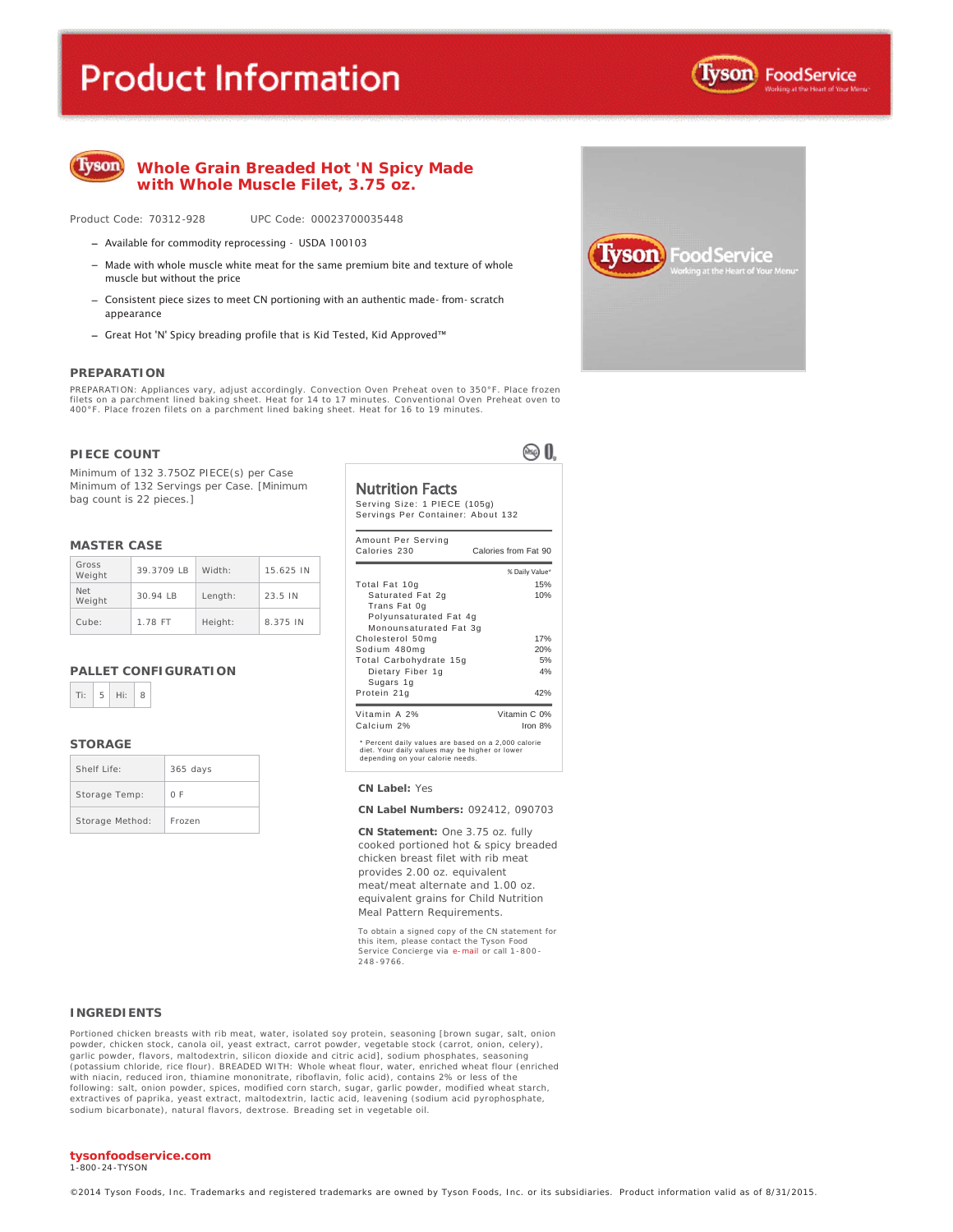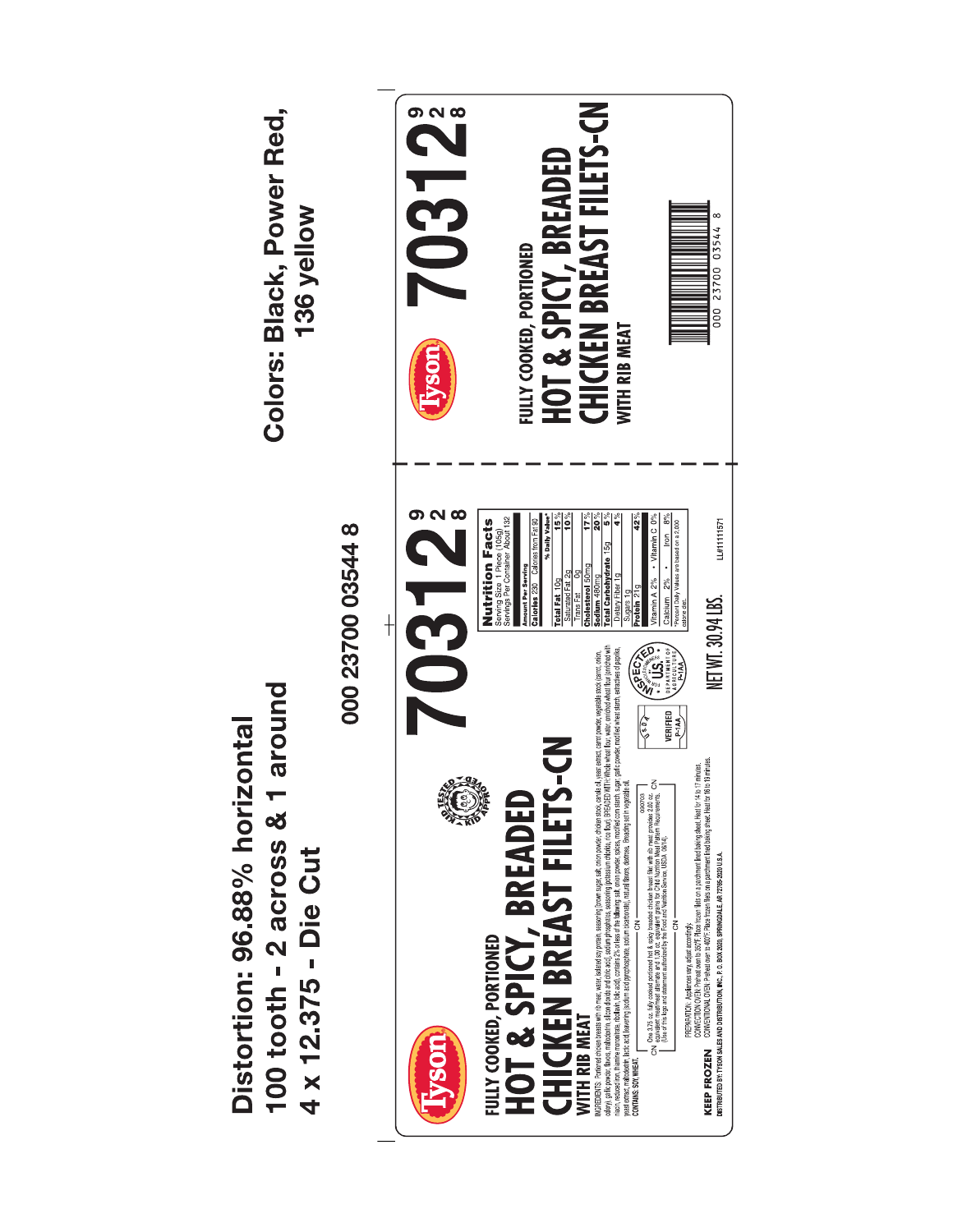# Sample Product Formulation Statement (Product Analysis) for Meat/Meat Alternate (M/MA) **Products**

Child Nutrition Program operators should include a copy of the label from the purchased product carton in addition to the following information on letterhead signed by an official company representative.

Product Name: Ku Bst Filet Code No.:  $\sim$  Case/Pack/Count/Portion/Size:  $30.94$ #M Manufacturer: I. Meat/Meat Alternate Please fill out the chart below to determine the creditable amount of Meat/Meat Alternate

| Description of Creditable<br>Ingredients per<br>Food Buying Guide (FBG) | <b>Ounces per Raw</b><br><b>Portion of Creditable</b><br>Ingredient | <b>Multiply</b> | FBG Yield/<br>Servings<br>Per Unit | Creditable<br>Amount* |
|-------------------------------------------------------------------------|---------------------------------------------------------------------|-----------------|------------------------------------|-----------------------|
| Doneless Chicken w/ Skin in                                             | $-30$                                                               |                 |                                    |                       |
| Vat Prop                                                                |                                                                     |                 |                                    |                       |
|                                                                         |                                                                     |                 |                                    |                       |
| A Total Creditable M/MA Amount                                          |                                                                     |                 |                                    |                       |

\*Creditable Amount - Multiply ounces per raw portion of creditable ingredient by the FBG Yield Information.

#### II. Alternate Protein Product (APP)

If the product contains APP, please fill out the chart below to determine the creditable amount of APP. If APP is used, you must provide documentation as described in Attachment A for each APP used.

| Description of APP,<br>manufacture's name,<br>and code number                  | <b>Ounces</b><br>Dry APP<br>Per Portion | <b>Multiply</b> | $%$ of<br>Protein<br>As-Is* | Divide by<br>$18**$ | Creditable<br>Amount<br>APP*** |
|--------------------------------------------------------------------------------|-----------------------------------------|-----------------|-----------------------------|---------------------|--------------------------------|
| ADM                                                                            | 0.0423779                               |                 | B6                          | $\div$ by 18        | 0.2024721                      |
|                                                                                |                                         |                 |                             | $\div$ by 18        |                                |
|                                                                                |                                         |                 |                             | $\div$ by 18        |                                |
| <b>B. Total Creditable APP Amount'</b>                                         |                                         |                 |                             |                     | 0.2024721                      |
| C. TOTAL CREDITABLE AMOUNT (A + B rounded down to<br>nearest $\frac{1}{4}$ oz) |                                         |                 |                             | $2 \infty$          |                                |

\*Percent of Protein As-Is is provided on the attached APP documentation.

\*\* 18 is the percent of protein when fully hydrated.

\*\*\* Creditable amount of APP equals ounces of Dry APP multiplied by the percent of protein as-is divided by 18. Total Creditable Amount must be rounded down to the nearest 0.25oz (1.49 would round down to 1.25 oz meat equivalent). Do not round up. If you are crediting M/MA and APP, you do not need to round down in box A (Total Creditable M/MA Amount) until after you have added the Total Creditable APP Amount from box B to box C.

Total weight (per portion) of product as purchased

Total creditable amount of product (per portion)

 $2.00$  Day

(Reminder: Total creditable amount cannot count for more than the total weight of product.)

I certify that the above information is true and correct and that a  $\frac{7}{2}$   $\frac{1}{5}$  ounce serving of the above product (ready for serving) contains *Luge* ounces of equivalent meat/meat alternate when prepared according to directions.

I further certify that any APP used in the product conforms to the Food and Nutrition Service Regulations (7 CFR Parts 210, 220, 225, 226, Appendix A) as demonstrated by the attached supplier documentation.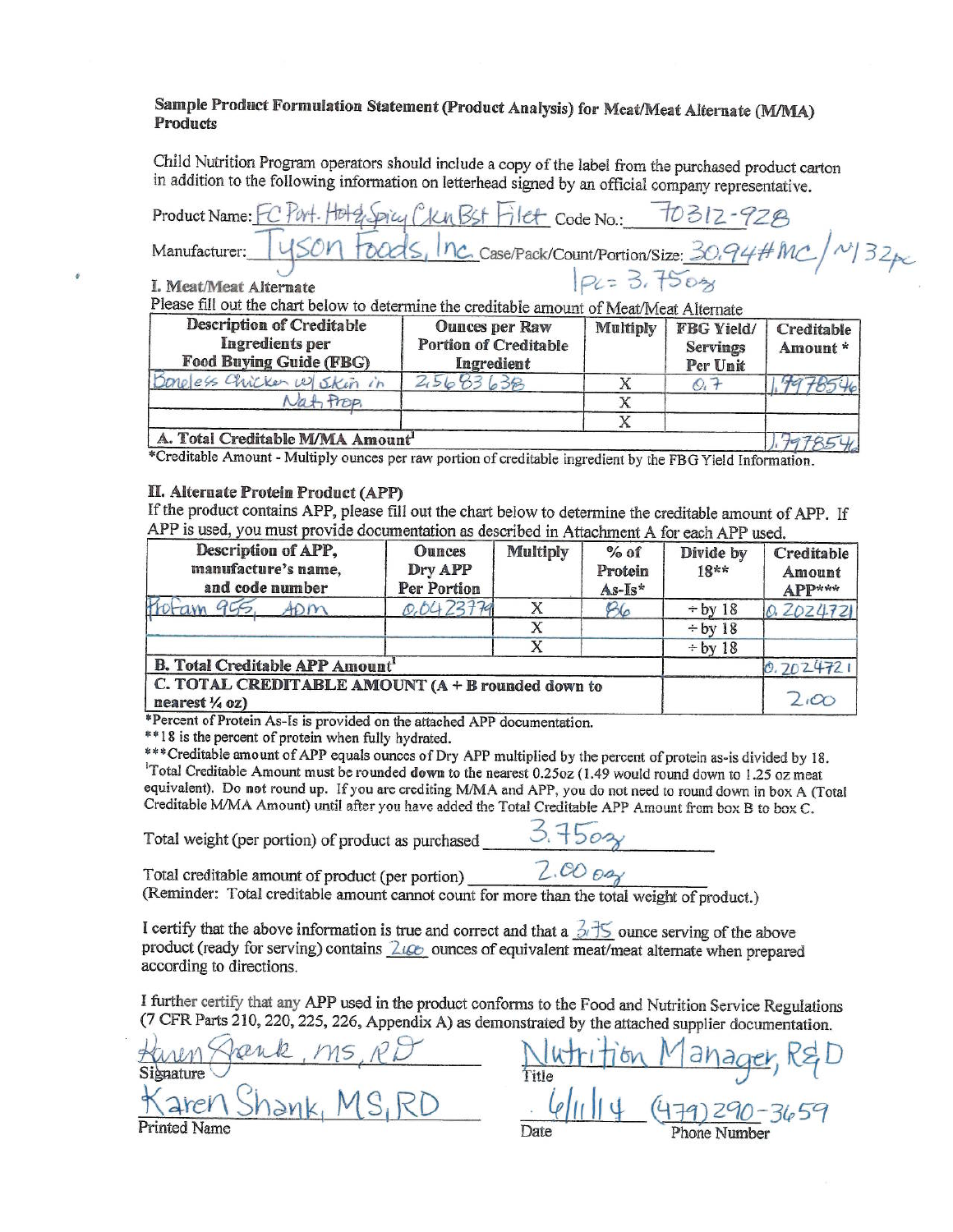# Formulation Statement for Documenting Grains in School Meals Required Beginning SY 2013-2014  $\begin{bmatrix} Crediting Standards Based on Revised Exhibit A\\ weights per oz equivalent \end{bmatrix}$

School Food Authorities (SFAs) should include a copy of the label from the purchased product carton in addition to the following information on letterhead signed by an official company representative. Grain products may be credited based on previous standards through SY 2012-2013. The new crediting standards for grains (as outlined in Policy Memorandum SP 30-2012) must be used beginning SY 2013-2014. SFAs have the option to choose the crediting method that best fits the specific needs of the menu planner.

Hot & Spicy CILV BSt Filet Code No.: 10312-4 Product Name: Foods, Inc. Case/Pack/Count/Portion/Size: 30.94#MC/~132pc Manufacturer:  $1pc = 3.75042$ 

I. Does the product meet the Whole Grain-Rich Criteria: Yes\_ No.

(Refer to SP 30-2012 Grain Requirements for the National School Lunch Program and School Breakfast Program)

II. Does the product contain non-creditable grains: Yes  $\times$  No How many grams: 0.384 Serving (Products with more than 0.240z equivalent or 3.99 grams for Groups A-G and 6.99 grams for Group H of non-creditable grains can creditable grains cannot be credited using Exhibit A weights. Please use template for crediting using amount of creditable grains).

III. Use Policy Memorandum SP 30-2012 Grain Requirements for the National School Lunch Program and School Breakfast Program: Exhibit A to determine if the product fits into Groups A-G, Group H or Group I. (Please be aware that different methodologies are applied to calculate servings of grain component based on creditable grains. Groups A-G use the standard of 16 grams creditable grain per oz eq; Group H uses the standard of 28 grams creditable grain per oz eq; and Group I is reported by volume or weight). Indicate which Exhibit A Group (A-I) the Product Belongs:  $\sqrt{2}$ 

| Description of<br>Product per Food<br><b>Buying Guide</b> | <b>Portion Size of</b><br>Product as<br>Purchased | Weight of one ounce<br>equivalent as listed<br>in SP 30-2012 | Creditable<br>Amount |
|-----------------------------------------------------------|---------------------------------------------------|--------------------------------------------------------------|----------------------|
| Batter Type Coating                                       | 100                                               | 100                                                          | OD                   |
|                                                           |                                                   |                                                              | 1.06                 |
| $A$ . Total Creditable Amount <sup>2</sup>                |                                                   |                                                              |                      |

 $T$ (Portion size) ÷ (Exhibit A weight for one oz eq)

<sup>2</sup>Total Creditable Amount must be rounded down to the nearest quarter (0.25) oz eq. Do not round up.

I further certify that the above information is true and correct and that  $a \frac{3}{2}$  founce portion of this product (ready for serving) provides  $\frac{1}{100}$  oz equivalent Grains. I further certify that non-creditable grains are not above 0.24 oz eq. per portion.

Sighature